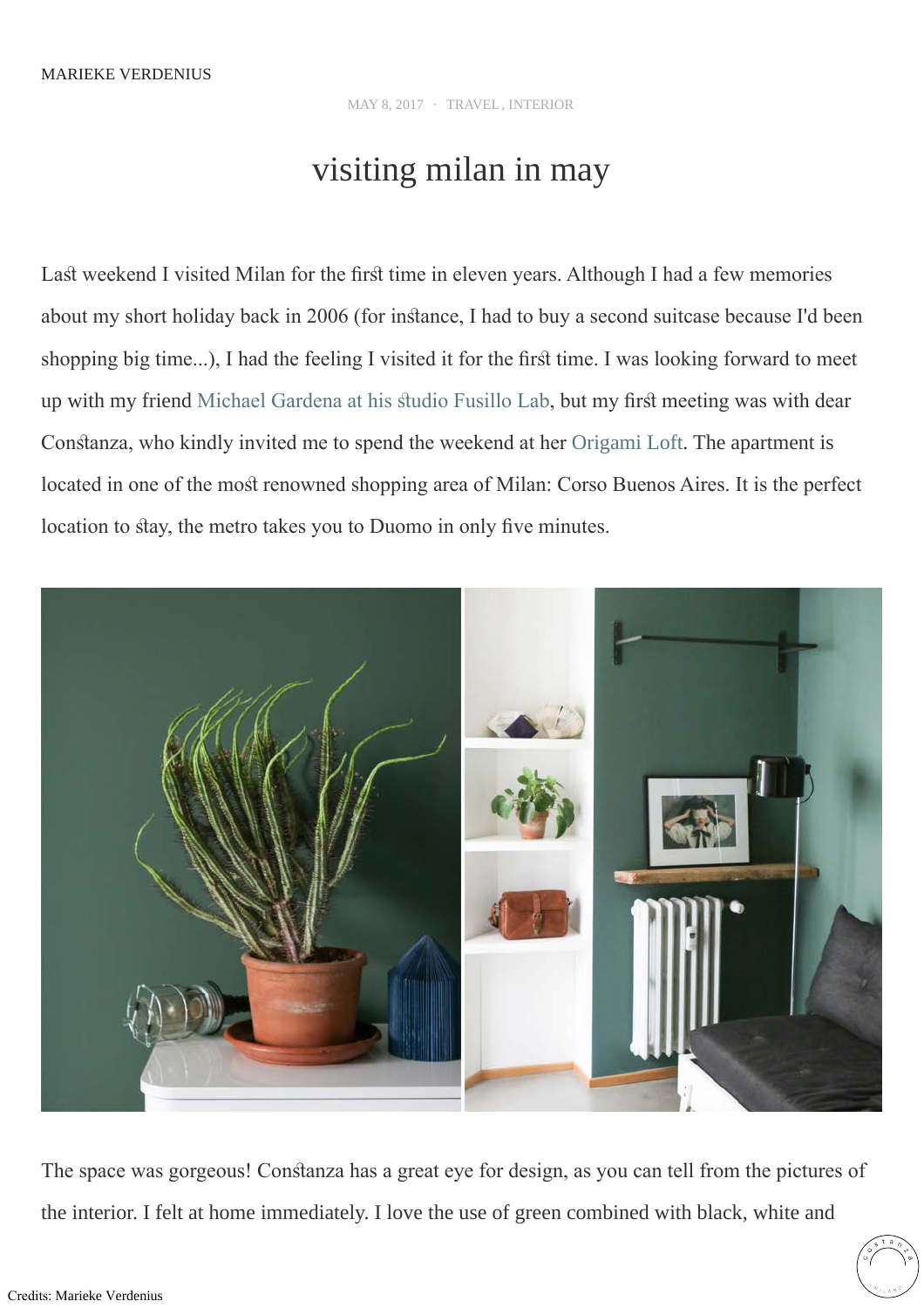## natural tones.



The apartment has two spaces: one 'chillzone' with a beautiful green wall where you can crush on the couch (also used as a double bed). This room is connected to the small kitchen, where you can prepare a meal and eat at the foldable table. The other space is divided by a sliding wall. On one side there is the master bedroom, on the other a bigger dining table.